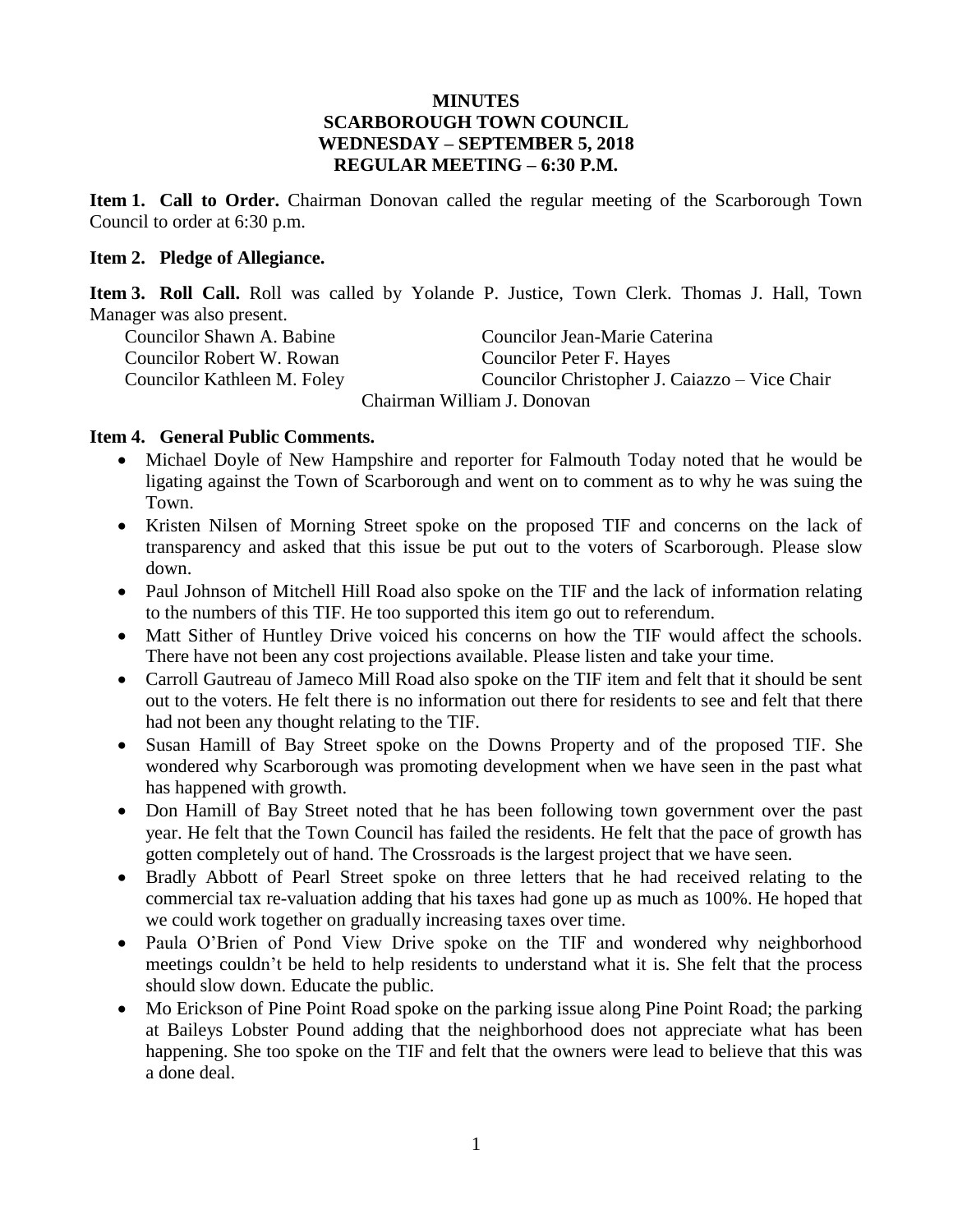- Carroll Gautreau of Jameco Mill Road hoped that the Council and Town Manager could relate to how the public felt about this. He was troubled by the comment that the project could be scrubbed.
- Philip Reed of Lane-By-the-Sea also spoke on the TIF what is the compelling interest of the town to get involved with this? If passed – this development would move forward faster.

**Item 5. Minutes: August 15, 2018 - Regular Town Council Meeting and August 29, 2018 - Special Town Council Meeting.** Motion by Councilor Babine, seconded by Councilor Rowan, to move approval of the August 15, 2018 - Regular Town Council Meeting and August 29, 2018 - Special Town Council Meeting, as written.

Vote: 7 Yeas.

**Item 6. Adjustment to the Agenda.** None at this time.

**Item 7. Items to be signed: a. Treasurer's Warrants.** Treasurer's Warrants were signed during the meeting.

**Order No. 18-058, 7:00 p.m. Public hearing and action on the following request for a Food Handlers License from Sebago Brewing Company, located at 201 Southpointe Drive.** *[Town Clerk]* The Town Clerk gave a brief overview on this item. Chairman Donovan opened the public hearing. There being no comments either for or against, the hearing was closed at 7:05 p.m.

Motion by Councilor Caterina, seconded by Councilor Rowan, to move approval of the following request for a Food Handlers License from Sebago Brewing Company, located at 201 Southpointe Drive.

Vote: 7 Yeas.

**OLD BUSINESS:** None at this time.

# **NEW BUSINESS:**

**Order No. 18-059. Act on the request to adopt the new proposed Financial and Fiscal Policy.** *[Finance Committee]* Motion by Councilor Babine, seconded by Councilor Caterina, to move approval to adopt the new proposed Financial and Fiscal Policy, as follows:

Vote: 7 Yeas.

**Item 8. Non Action Items.** None at this time.

# **Item 9. Standing and Special Committee Reports and Liaison Reports.**

• Councilor Babine noted that the Appointments/Negotiations Committee would like to post the following names:

## **Board of Assessment Review:**

Appoint Ms. Torrens as a full voting member, with a term to expire in 2018.

## **Coastal Waters and Harbor Committee:**

Appoint Howard Gray as a  $2<sup>nd</sup>$  Alternate, with a term to expire in 2020.

# **Housing Alliance Committee:**

Appoint Ms. Grew as a full voting member, with a term to expire in 2018.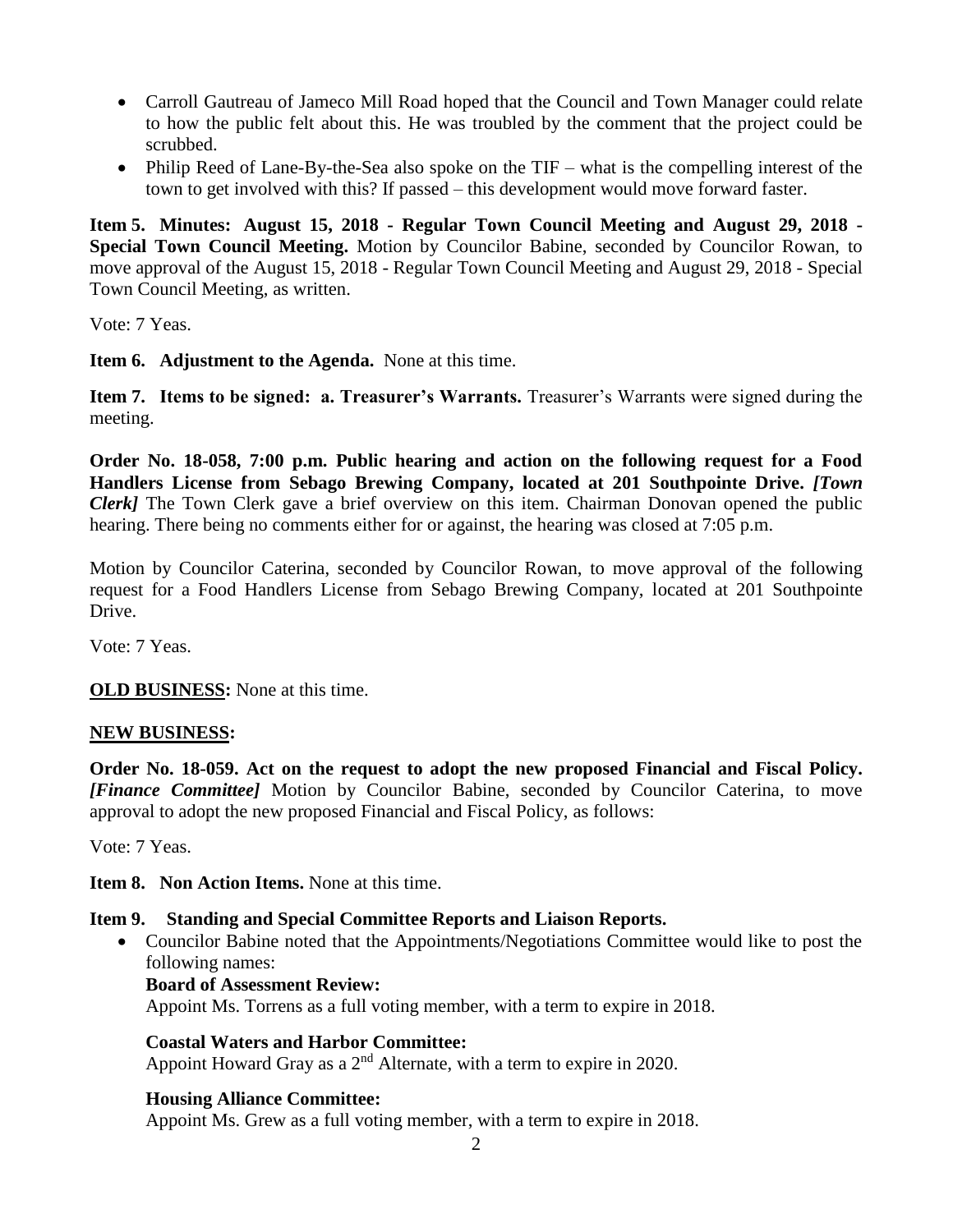## **Senior Advisory Board:**

Appoint Ms. Bailey as a full voting member, with a term to expire in 2020.

## **Zoning Board of Appeals:**

Appoint Rudy Caron, as a full voting member, term a term to expire in 2020.

## **Planning Board:**

Move Richard DuPerre from 2<sup>nd</sup> Alternate to 1<sup>st</sup> Alternate, with a term to expire in 2020. Appoint Joel Simons as 2<sup>nd</sup> Alternate, with a term to expire in 2019.

Councilor Babine also noted that the Cable TV Committee has been meeting and that the committee would be bring forward recommendations to update the charges.

- Councilor Rowan gave an update on the Housing Alliance; the Historic Implementation Preservation Committee and
- Councilor Foley gave an update on the Eastern Trail Alliance Lighthouse Ride this weekend.
- Councilor Caterina noted that the Communications Meeting would be held on and
- Councilor Caiazzo gave an update on the Transportation Committee.
- Chairman Donovan noted that the names posted this evening would be posted at the next town council meeting; he gave an update on the Pest Management Committee.

# **Item 10. Town Manager Report.** Thomas J. Hall, Town Manager, gave the following updates:

- Commented on Commercial Re-valuation process. There would be three separate days in which owners can come in and meet with the company. In response to a question, there were communications sent out ahead of the re-valuation to business owners.
- The fountains are off in the park. We had an algae bloom, but the pond would be taken care soon.
- Public safety update adding that a ground breaking ceremony would be held in late September.
- Information would be forth coming on the construction on Gorham Road.

# **Item 11. Council Member Comments.**

- Councilor Caiazzo responded to comments that had been made earlier relating to the TIF item. He then thanked Susan Auglis for her service to the Town.
- Councilor Hayes thanked everyone who came out and spoke this evening. He felt the TIF should be a community decision.
- Councilor Caterina also responded to comments that had been made earlier relating to the TIF item. She doesn't like TIFs and while she was away she kept informed. Information on TIFs is available on the Town's website. She thanked Susan Auglis for her service to the Planning Board.
- Councilor Foley noted that the list of those who would be running for municipal office will be announced this evening. She too commented on the TIF issue and asked everyone to keep an open mind.
- Councilor Rowan thanked the speakers for coming out this evening and spoke on the TIF.
- Councilor Babine mentioned the ribbon cutting at the park for putting in the various games that have been added. He too commented on the TIF comments that had been made this evening.
- Chairman Donovan also responded to comments that had been made relating to the TIF. He went on to comment on the Newcomb Ridge Development. He then read the slate of candidates for the Municipal Elections that would be held in November: